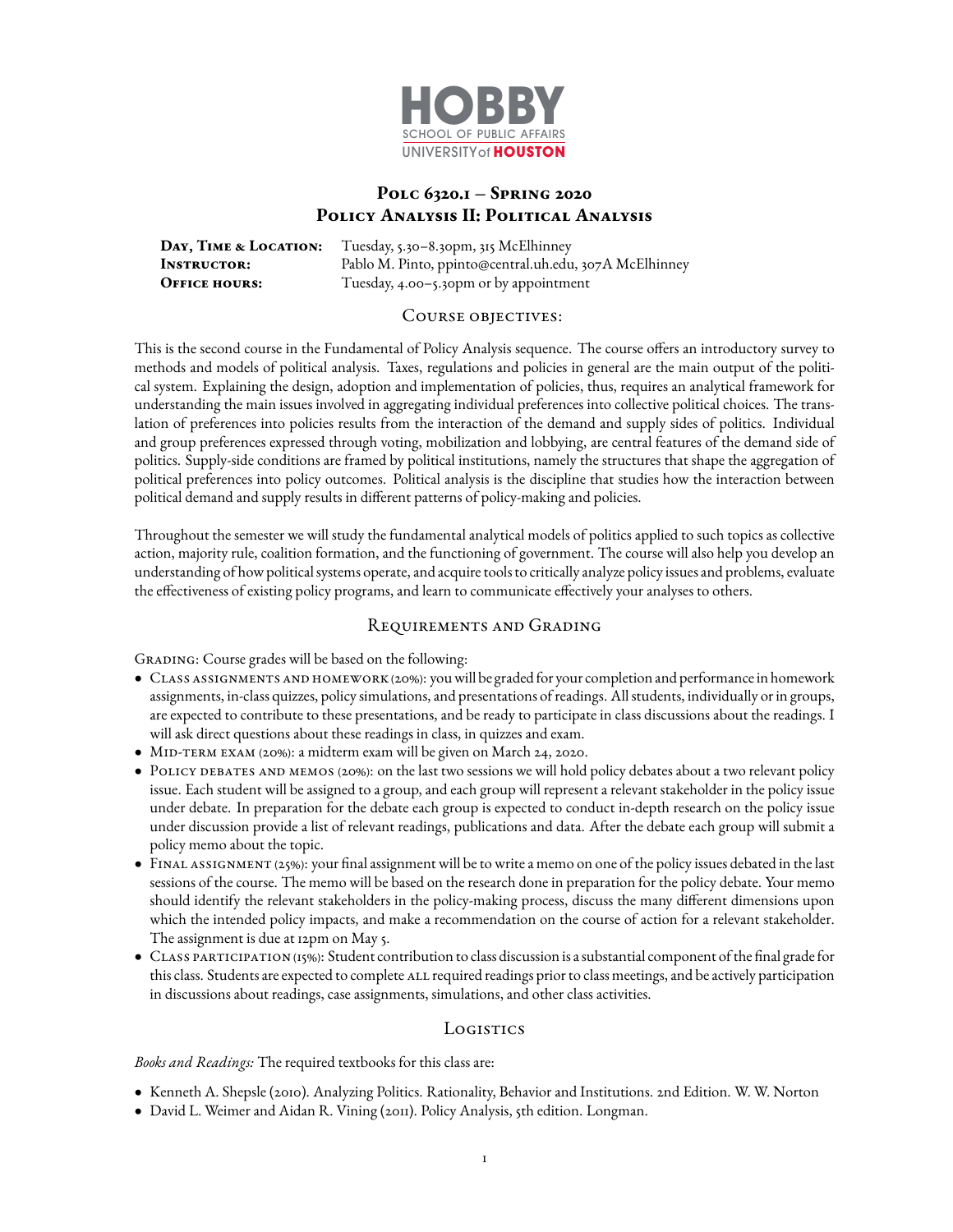Recommended books include the following:

- Charles Wheelan (2011). Introduction to Public Policy. W. W. Norton.
- Avinash K. Dixit and Barry J. Nalebu (2008). The Art of Strategy. A Game Theorist's Guide to Success in Business and Life. W. W. Norton.
- Ethan Bueno de Mesquita (2016). Political Economy for Public Policy. Princeton University Press.

All readings listed on the syllabus are available in the textbooks or can be obtained through UH Library resources in hard copy or digital form. The main readings for each session are marked with a (•) on the syllabus. You are also expected to present the readings marked with an  $(\Box)$ , which you will be responsible for presenting during class. Please complete ALL readings (those marked with a  $\bullet$  as well as those marked with an  $\Box$ ), before each meeting. We will also conduct several simulations and work on cases related to the topics covered.

*Official Hobby School Attendance Policy:* Hobby School students are expected to arrive on time for all their classes and remain in class until officially concluded. Students who miss more than three classes without a university approved excuse (e.g., military service, religious holidays), written note from a medical provider, or pre-approval from the course instructor will receive an F for the course. Students who are more than 15 minutes late for a class and/or leave class 15 minutes before its conclusion will be counted absent. Any student for whom this attendance policy represents a special hardship should talk to the instructor. Instructors are encouraged to make reasonable accommodations for students with special hardships or needs. However, students must understand that in-person instruction is essential to the education that Hobby School classes provide.

*Use of Cell Phones, Tablets and Laptops:* Since they cause interruptions and distractions, phones should be turned o during class time. Please do not use any Instant Messaging software if you bring your laptop to take notes. In particular, cell phones, portable devices and laptops may not be accessible during exams or quizzes.

*Contact:* Please use email to contact me with any issues. In the subject of your message please use an informative heading including course number (e.g. POLC 6397–Question about Tuesday's case). Please do not contact me through Blackboard; I rarely check those messages.

*Disclaimer and Announcements:* The information contained in this class syllabus is subject to change without notice. You are expected to be aware of any additional course policies presented during the course. You should also check Blackboard periodically for announcements and updates.

*Academic Integrity:* I strictly enforce all of the policies regarding academic integrity such as cheating and plagiarism as determined by University of Houston. A copy of these regulations is available at: [http://catalog.uh.edu/content.php?](http://catalog.uh.edu/content.php?catoid=6&navoid=1025) [catoid=6&navoid=1025;](http://catalog.uh.edu/content.php?catoid=6&navoid=1025) ignorance of these policies is not an excuse for violations. Violations of academic integrity are a very serious matter, and I will pursue the strictest punitive action in the case of a violation. I consider very serious cases of academic dishonesty the following: using and/or submitting as one's own a paper/project that was written by another student in the past; using and/or submitting as one's own a paper/project that was obtained through the Internet, or some other source; having someone else write (even partially) or help with the writing of any of the required papers; having someone else do any of the work required for an exam; engaging in plagiarism: using any statements (either in a verbatim or paraphrased form) found in other people's work as one's own, and without proper citations; cheating on an exam.

*Accommodations for students with disabilities:* The University of Houston is committed to providing reasonable accommodations for eligible students with disabilities, including students who have learning disabilities, health impairments, psychiatric disabilities, and/or other disabilities. If you believe you have a disability that requires accommodation, please contact the Center for Students with Disabilities (CSD) at 713–743–5400 or 713–749–1527 (TTY).

*University SexualMisconduct Policy:* The University of Houston is committed to fostering a safe, productive learning environment. Title IX and University policy prohibit discrimination on the basis of sex, which includes sexual misconduct or sexual exploitation. If you are a victim of sexual misconduct, sexual exploitation, or discrimination based on sex, you are encouraged to seek help from a trained professional or law enforcement. At the University of Houston the following personnel are available to assist you: Title IX Coordinator and his assistant coordinators [713–743–8835, rabaker4@uh.edu]; Campus law enforcement and/or security; Campus–based counseling staff; Campus–based student health center staff; Human Resources staff; Dean of Students Office staff; Student Housing and Residence Life professional staff.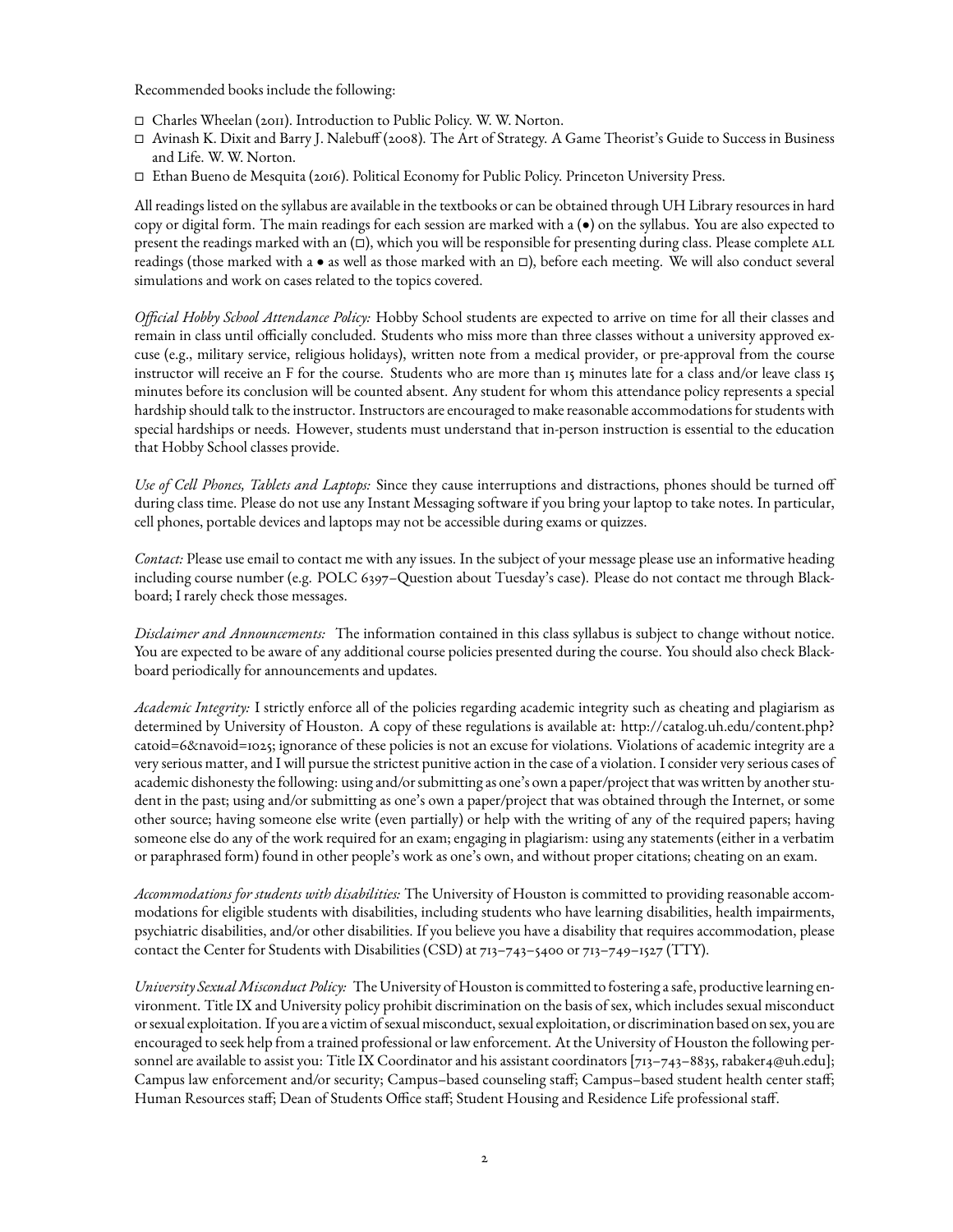# **Class Schedule and Reading List**

### **Part I – Introduction to Political Analysis**

Week **1: January 14** - ECONOMIC THEORY OF POLITICS

• Bueno de Mesquita 2016, Introduction

#### Week 2: January 21 - MARKETS AND GOVERNMENTS

• Weimer and Vining 2011, Chapters 4, 5 and 6

Student presentations:

- Wheelan 2011, Chapter 2 [pp. 39–59]
- Wheelan 2011, Chapter 3 [pp. 80–98]

## **Part II – Collective Decision–Making Dilemmas**

#### Week 3, January 28 - Incentives, constraints, choices and strategies

- Shepsle 2010, Chapter 1
- Student presentations:
- Stephen Levitt and Stephen Dubner. 2005. "Chapter 4: Where Have all the Criminals Gone?" In Levitt and Dubner, *Freakonomics*. Harper Collins.
- Gary W. Cox. 1994. "A Note on Crime and Punishment." *Public Choice*, 78(1): 115–124.

### Week 4, February 4 - RATIONALITY AND PREFERENCE AGGREGATION

• Shepsle 2010, Chapter 2-3

#### Week 5, February  $H - \text{Cooperator, COLLECTIVE ACTION}$  and public goods

- Shepsle 2010, Chapters 8, 9 and 10
- Student presentations:
- Mancur Olson. 1971. The Logic of Collective Action. Public Goods and the Theory of Groups. Harvard University Press. [pp. 1-22, 33-65]
- Elinor Ostrom et al. 1999. "Revisiting the Commons: Local Lessons, Global Challenges." *Science* 284: 278–282.
- Hillman, Arye L. (2019). Public Finance and Public Policy. Third Edition. Cambridge University Press. Chapter 4 [pp. 139–149].

### Week 6, February 18 - GROUP CHOICE

- Shepsle 2010, Chapters 4 and 5
- Student presentations:
- Larry Bartels. 2005. "Homer gets a tax cut: Inequality and public policy in the American mind." *Perspectives on Politics*  $3(1):15-31.$
- Arthur Lupia, et al. 2006. "Were Bush Tax Cut Supporters 'Simply Ignorant'? A Second Look at Conservatives and Liberals in 'Homer Gets a Tax Cut' " *Perspectives on Politics*.

### Week 7, February 25 - ELECTORAL INSTITUTIONS

- Shepsle 2010, Chapters 6 and 7
- Student presentations:
- Jong Hee Park and Nathan Jensen. 2007. Electoral Competition and Agricultural Support in OECD Countries. *American Journal of Political Science*, 51(2): 314–329.
- □ Yotam Margalit. 2011. Costly Jobs: Trade-related Layoffs, Government Compensation, and Voting in U.S. Elections. *American Political Science Review* 105(1): 166-188.

#### **Week 8, March 3** – Legislatures and Representation

- Shepsle 2010, Chapters 11 and 12
- Student presentations:
- Wheelan 2011, Chapter 6.
- Jerey Lax and Justin Phillips. 2009. "Gay Rights in the States: Public Opinion and Policy Responsiveness." *American Political Science Review* 103(3): 367–386